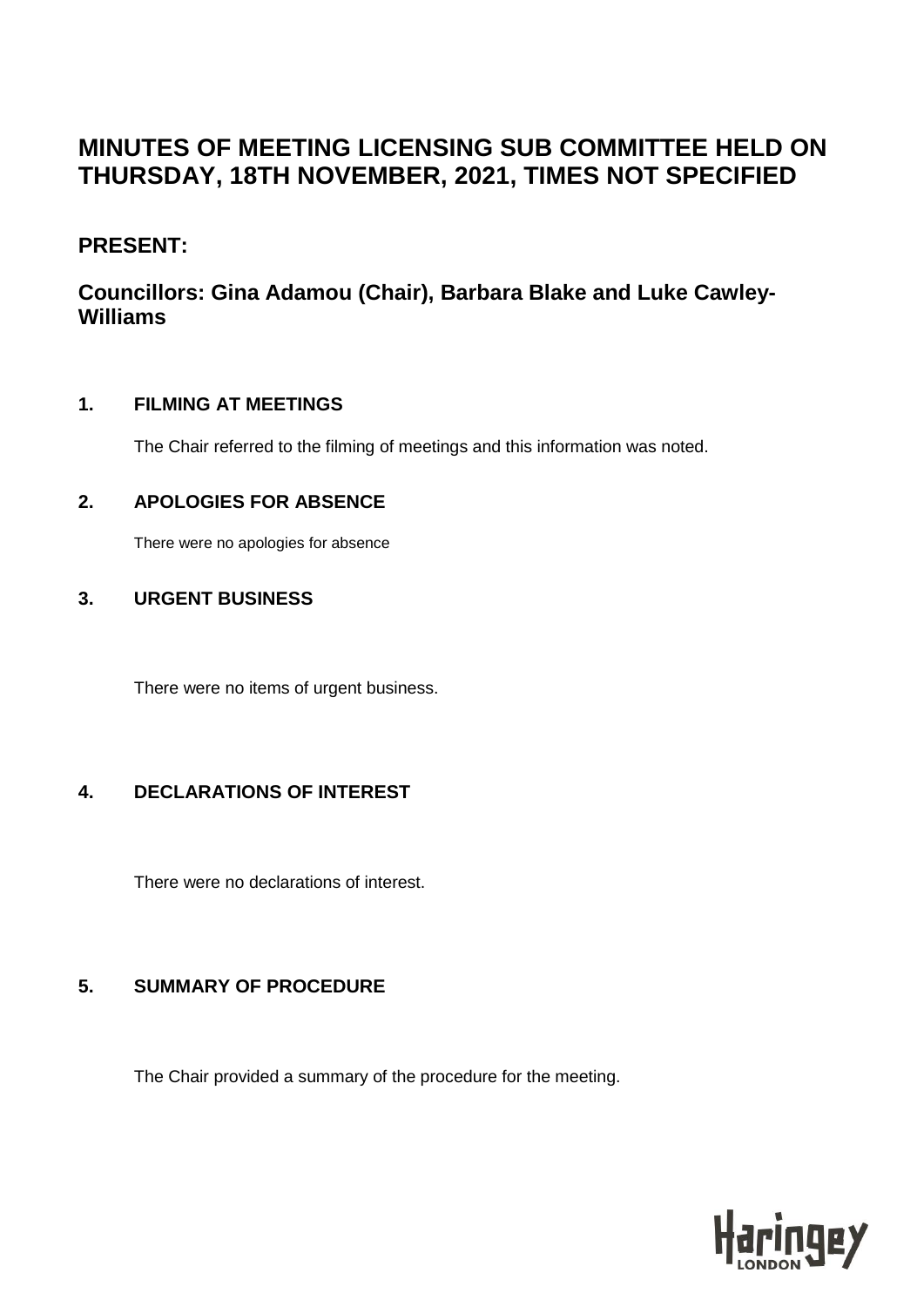#### **6. APPLICATION FOR A NEW PREMISES LICENCE AT CHANNEL LOUNGE, 775 HIGH ROAD, TOTTENHAM, LONDON N17**

Ms Daliah Barrett, Licensing Team Leader, confirmed:

- The application was for a new premises licence.
- The applicant was seeking operating hours set out at 1.2 in the report. The applicant sought licensable activity until 01:00 Sunday-Thursday and up to 03:00 on Friday and Saturday night. The hours the premises would be open to the public would be the same hours requested for licensable activity.
- There was no facility for a drinking-up time and alcohol sales for were for consumption on the premises only.
- The premises would be operated as café / restaurant on the ground floor only and any indoor seating areas would be used to sit down to consume food and alcohol.
- The premises was visited on 25 September 2021 and alcohol was found to be on sale. The vacant middle area of the premises was being used as a Shisha lounge by patrons and the consumption of alcohol.
- It was against the law to smoke inside an enclosed premises.
- The applicant had offered conditions in relation to the application. There was also a letter on page 45 of the agenda papers from the London Fire Authority.
- The premises was situated on the High Road next door to a Betfred.
- It was not clear from the applicants if the middle vacant room was supposed to be a licensed area.
- Following a visit on 25 September 2021, concerns had been raised regarding the smoking and the adequate measures of fire escape.
- There were issues relating to the Planning, Fire Safety and Food Health and Safety departments.
- The Fire Authority addressed the situation and issued a warning to the applicant. It was understood that there was no evidence of a suitable sufficient fire risk assessment, no emergency lighting or escape signage. There were issues regarding the travel distance of individuals regarding an escape strategy as the front door was not adequate by itself as an emergency exit.
- There was no evidence that the material covering the smoking-room, ceiling and the furniture in the main room was either of non or highly inflammable material.
- Since officers had visited the premises, the applicant had informed that he was not intending to use the vacant middle room as a shisha lounge. The Planning Authority had advised that the premises did have relevant planning permission for the proposed use, but this had expired in February 2020. Therefore, the premises would have to apply for new planning permission if it was to be used as a café.
- The applicant had advised that the premises would not be used as a shisha smoking area.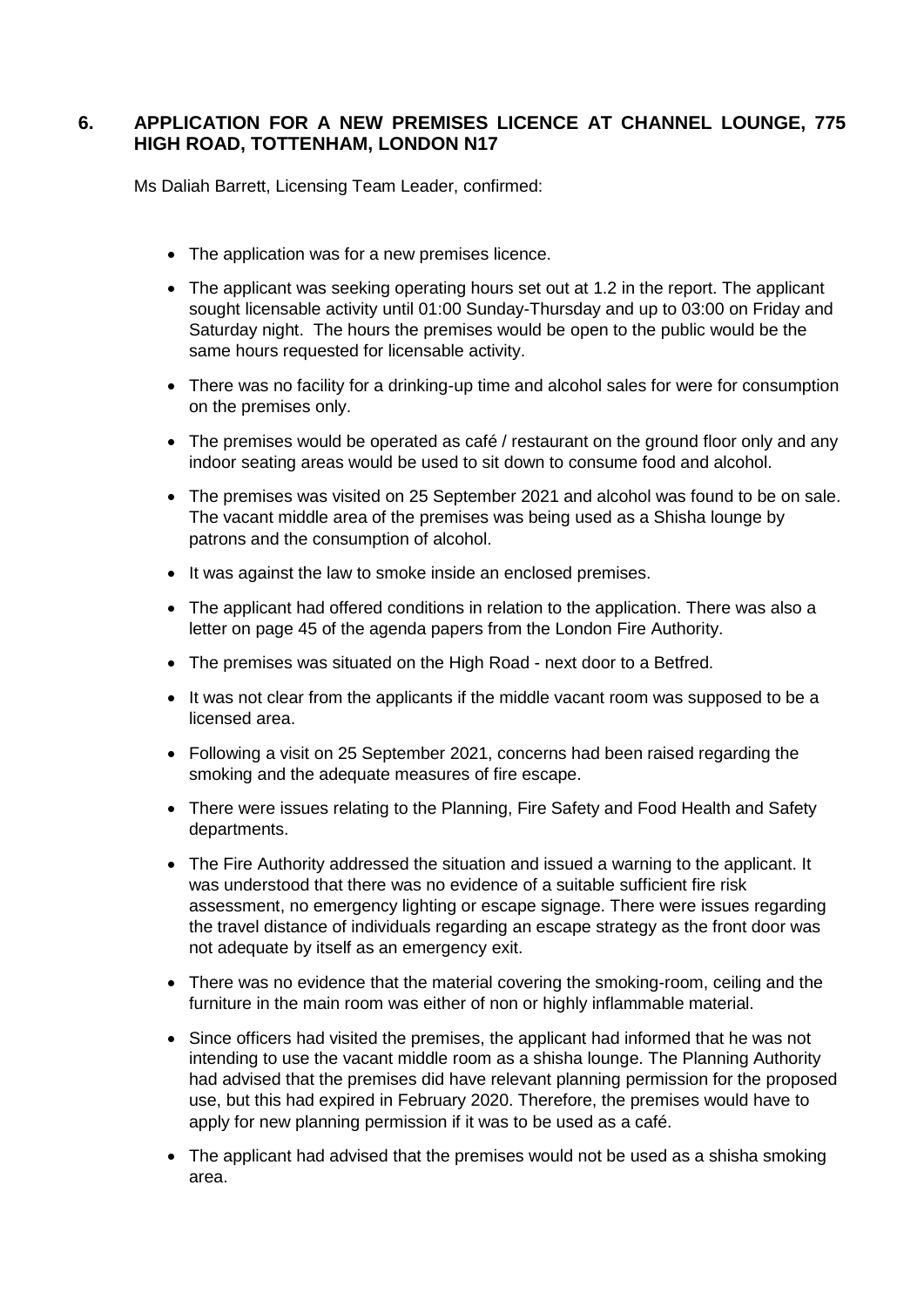- There were residential properties above the premises.
- The premises has no planning permission as an A3 unit.
- The temporary planning permission that had been in place for an 'A3' premises had expired in 2020.
- The Planning Authority had advised that a new application needed to be submitted if the premises was to be operated as 'A3' and a separate application would be required if one of the rooms was to be used as a shisha smoking room.

In response to questions, Ms Barrett informed the Sub-Committee that:

- She was not aware of Planning Control being involved with regard to the premises.
- The applicant had reported that there was an issue with the roof, particularly where the shisha smoking was taking place and was awaiting further advice.
- Generally, applicants were advised to sort out planning issues as this was a separate process. However, the Sub-Committee would be able to consider the application on its merits regardless of the planning status of the premises.
- The application took several weeks to be submitted as the application needed to be resubmitted a few times. On 25 September 2021, where a high-profile boxing match that took place at the Tottenham Hotspur Stadium, various 'optics' were up on the wall and alcoholic drinks had been displayed at the premises. The applicant had explained that they had applied for a premises licence at this time. It was at this point that the applicant was told that they had to wait for the application to be granted before alcohol could be sold.
- The applicant had initially submitted the application on 20 August 2021.

Ms Noshaba Shah, Licensing Officer, informed the Sub-Committee that:

- Officers visited the premises on 25 September 2021 at 21:45 and alcohol was being served at the premises and officers asked premises management to stop selling it.
- Officers had cause to visit the premises again later that same evening and again it was observed that staff were letting patrons through a door that required keypad access.
- Officers then requested that the applicant open the door so that officers could see what was happening. Officers then saw 12 people seated in the premises smoking shisha. This room had no clear ventilation area and it not at least a 50% open environment.
- The premises appeared to be set in blue lighting. Music was playing and patrons were consuming alcohol.
- The applicant was informed to stop serving shisha as he had not taken the necessary steps to ensure public safety.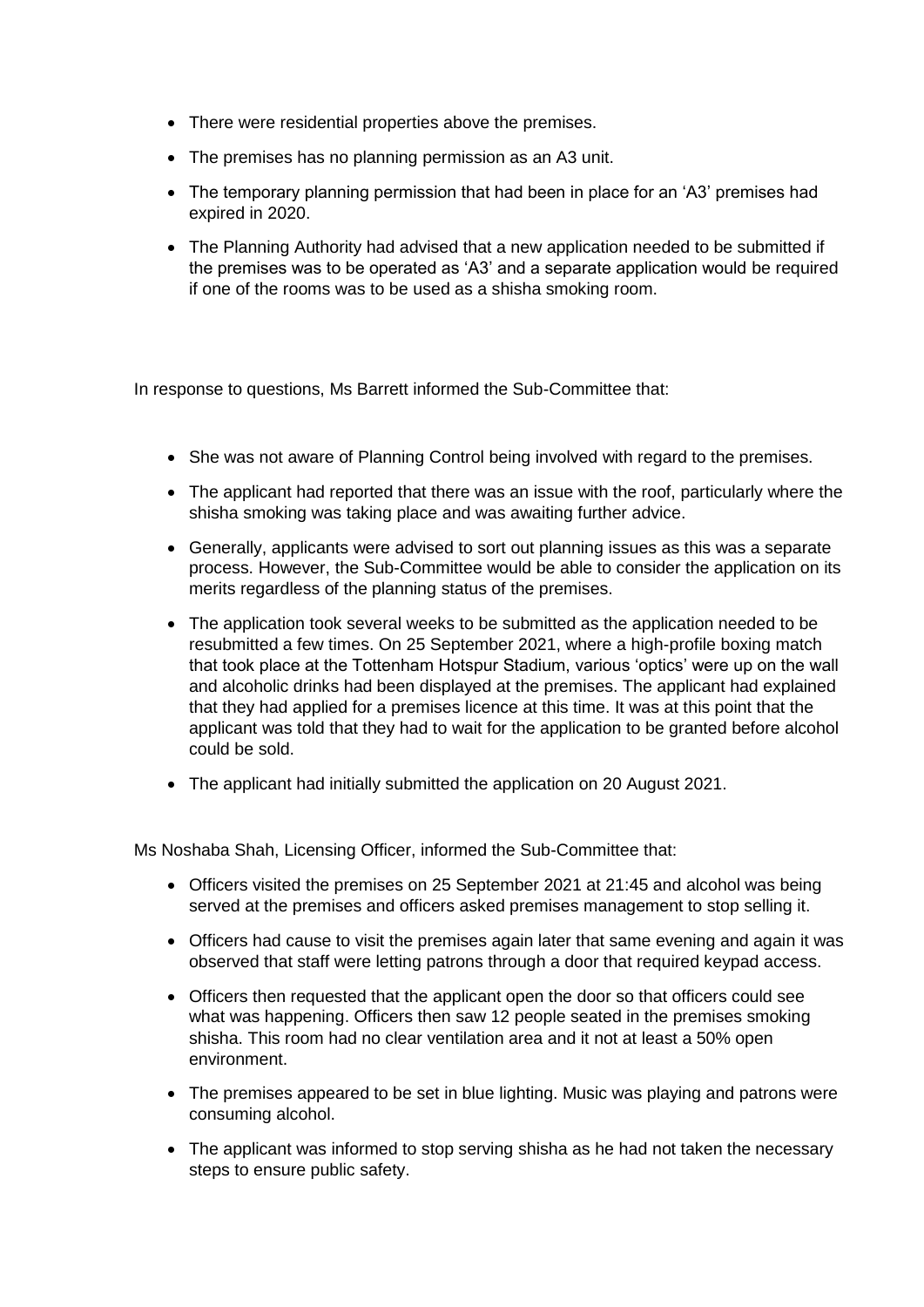- The plans submitted by the applicant was not adequate, but she was aware that the applicant would not be using the premises as a shisha smoking lounge.
- Due to the residential properties in the area, the hours applied for appeared to be excessive.
- The applicant did not appear to have considered the responsibilities for the type of premises they wish to operate under the law.
- There was no confidence in the applicant that they could uphold the crime and disorder licensing objective.
- The premises would be able to operate as a café until 23:00 without the need for a licence.
- Suggested terms had been offered in her submissions with the conditions attached.

The applicant Mr Beakal Gizaw and his colleague Mr Hussain informed the Sub-Committee that:

- There were two social clubs in the area which had a premises licence and traded until late hours. Other licensed premises such as restaurants and kebab shops were trading until late hours including those which served alcohol.
- They apologise for the mistake, but were two young people trying to open and run a business.
- It was not possible to run the type of business the applicant was trying to run without having a premises licence, particularly in the area in which they were located.
- Bedspread was open until 22:00.
- They accept a mistake has been made, but feel they should not be punished in a way whereby the premises could not sell alcohol.
- When officers first came to visit the premises at 21:45 on 25 September 2021, there were many individuals who were drunk on the streets. There were approximately 100,000 people in the area due to the boxing event taking place at the Tottenham Hotspur stadium.
- Various individuals had come into the premises drunk and it was difficult to take them out immediately. Asking people to leave immediately would result in a fight.
- No individual was let into the premises after the initial officer visit. When the officer opened the door, an individual left the premises and officers had concluded that people were being let in and out as normal.
- The individuals had come in intoxicated after having drunk at Tottenham Hotspur stadium which had the longest bar in the UK.
- Refusing the application could result in the premises being shut down.
- Other premises in the area were struggling to survive in any case.
- On 25 September 2021, the applicant was informed by officers to remove the display of alcohol.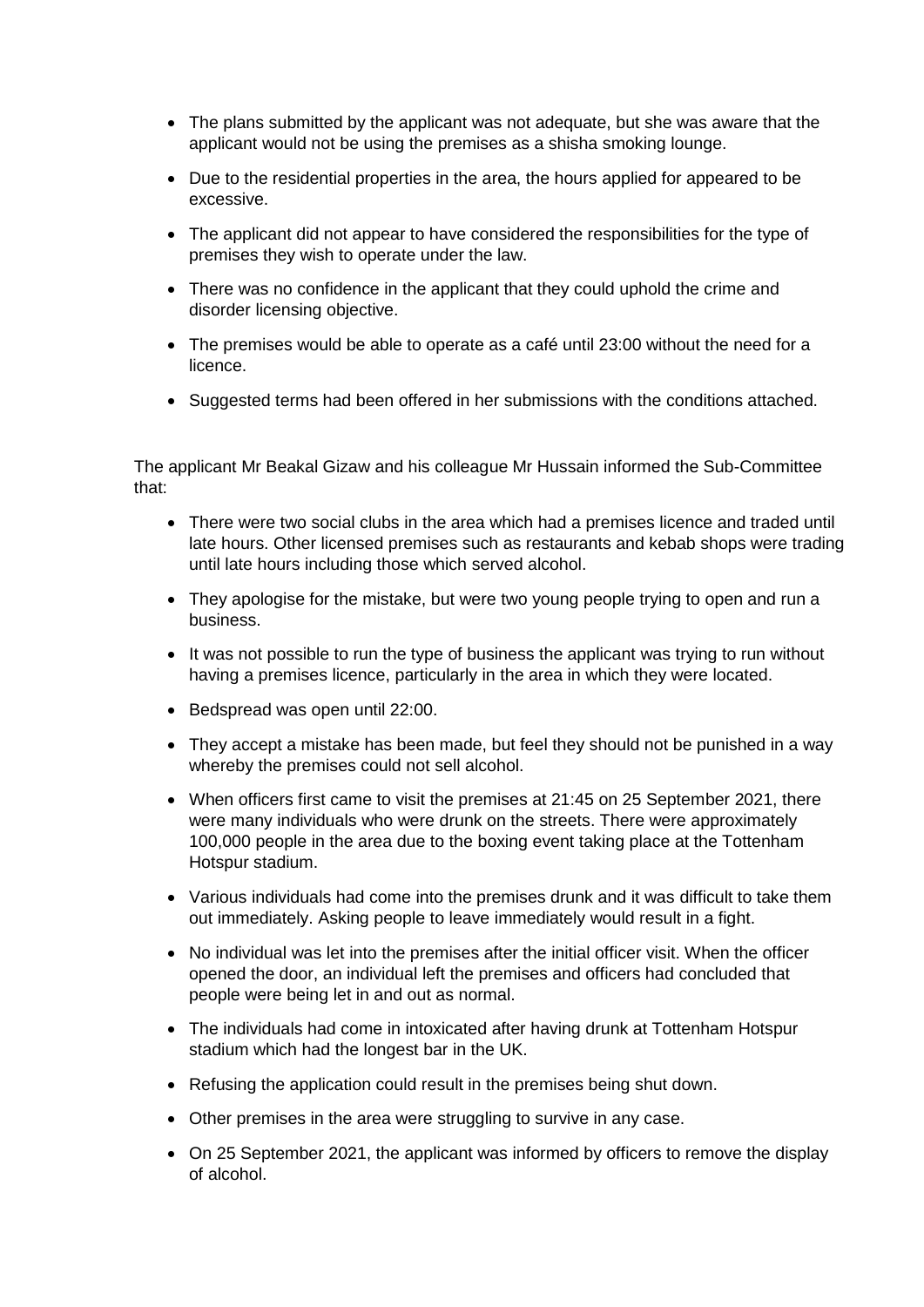- Upon the second visit by officers, the display of alcohol had been removed. The outside door was also closed and only officers were allowed inside.
- On the night of 25 September 2021, officers asked about the details of the premises including questions about fire risk assessment and food hygiene.
- The applicant later sought a Fire Risk Assessment which was undertaken on 8 October 2021. A leak at the premises had been identified and the premises closed for two weeks.
- On 2 November 2021 a fire risk assessment was carried out complete with a 52 page report and pictures were taken of the premises.
- In relation to the planning permission, the applicant had not identified the seating area for the shisha lounge when he applied for the licence. After he was informed of the issues, he sent an updated plan which included the seating area, but this would not be used as a shisha lounge.
- The applicant had emailed the Food Hygiene department who had confirmed that they would be visiting the premises.
- On 2 November 2021, two officers had visited from the Council and the applicant advised to them that the premises was closed. He provided them with CCTV which showed that no alcohol was sold or shisha served.
- The applicant had made the mistake for selling alcohol and was sorry for what happened.
- The applicant was a responsible person and had been a single parent for five years.
- The applicant had performed in various venues as a DJ.

In response to questions, Mr Gizaw and Mr Hussain informed the Sub-Committee that:

- The celling had been plastered and fire alarms would be placed.
- The middle room would be used as an area for people to sit down if the premises became busy. Chairs and tables would be placed in that area.
- Part of the reason why alcohol had been sold at the premises was because Mr Hussain was not present at the premises at the time as his father was in intensive care. Mr Hussain had held a personal licence for the past 15 years.
- The applicant had not informed Mr Hussain what was happening at the premises and became a little excited at the prospect of a working business. Money had been spent at the premises and rent needed to be paid. Due to the boxing match, it was a good opportunity for the applicant who decided to take advantage of the circumstances. Mr Hussain later informed the applicant that he had made a mistake.
- The owners of the premises had informed the applicant not to worry and that nothing would happen as a result of carrying out licensable activity. In any circumstances, the activity would not be in any way detrimental to be owners of the premises.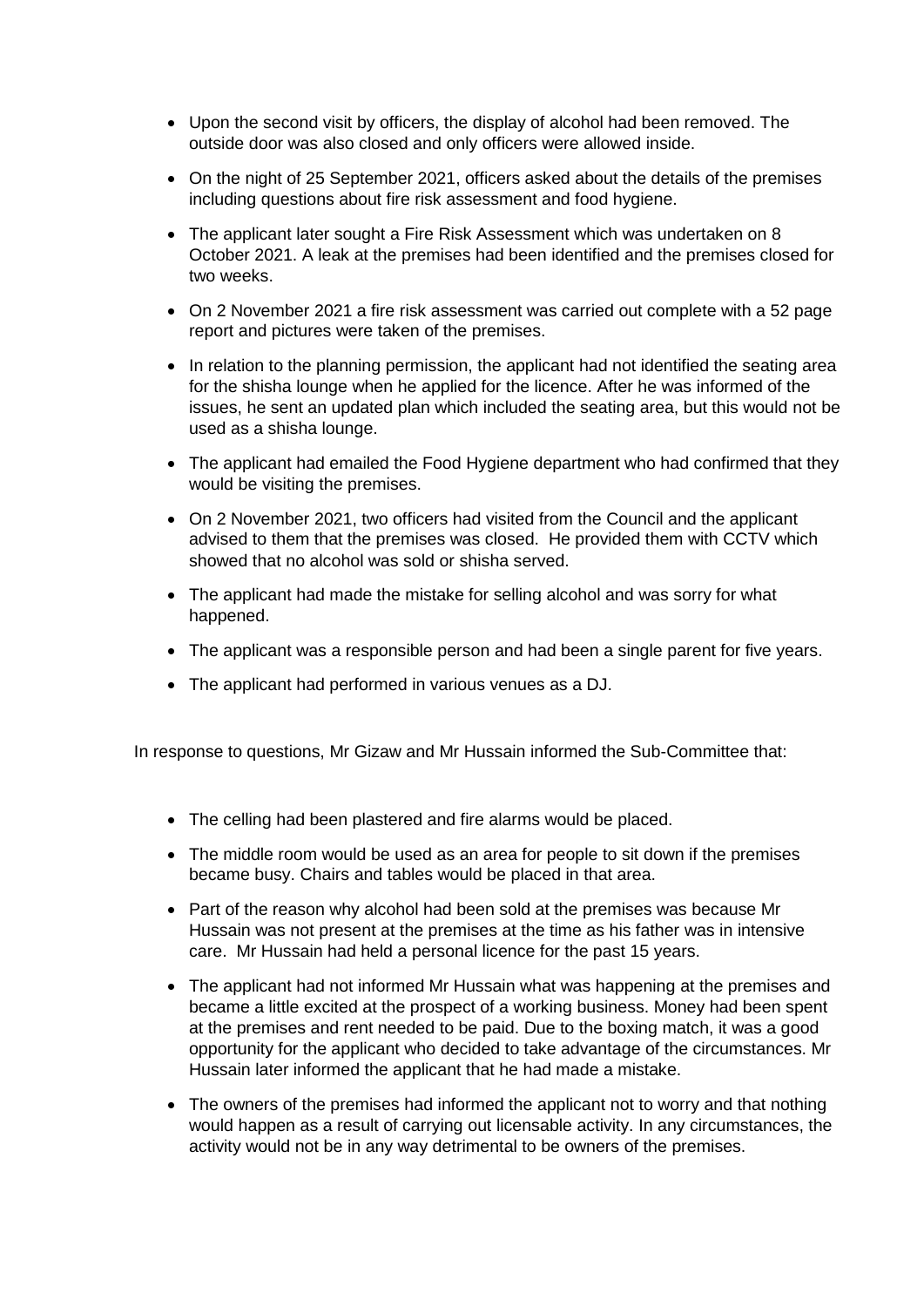The applicant had not committed an egregious crime or had caused any particular trouble, but simply had made a mistake.

At this point in the proceedings, Ms Barrett informed the Sub-Committee that there was temporary change of use of the premises to operate as an 'A3', but this had expired in February 2020. If the premises was to operate as a café, it would need to obtain planning permission.

In response to further questions, Mr Gizaw and Mr Hussain informed the Sub-Committee that:

- They were aware of the steps that need to be taken in order to obtain the necessary permissions to operate at the premises.
- Mr Hussain would become a partner with the applicant and would work with the applicant to ensure the smooth running of the premises despite the mistake that had been made.
- The mistake that had been made was simply an opportunity that the applicant had tried to take. Mr Hussain had four daughters and the applicant had one daughter and was a single parent. There were residents who lived upstairs to the premises and residents and children lived nearby.
- The aim of the business was to sell alcohol on matchdays held at the Tottenham Hotspur stadium. It was not possible for the premises to be viable selling to random patrons on the street.
- They were aware of the issues that needed to be addressed and wished to be given an opportunity to demonstrate this.
- The applicant would apply for planning permission for the use of the premises and if regulations were to be broken then Mr Hussain could lose his personal licence which he had held for 15 years.

At this point in the proceedings, Ms Barrett stated Mr Hussain had not appeared on any of the paperwork that had been submitted to the Licensing Authority. Furthermore, the application was for alcohol for consumption on the premises. There was no scope for off -sales in any case. If the application was granted, then the premises would have a licence until 03:00 on Friday night with recorded music. The terminal hour of 03:00 was acceptable in the context of the application as the music would be unamplified. The Licensing Authority would need an updated plan with the new Fire Safety Regulations and the Fire Risk Assessment.

In response to further questions, Mr Gizaw and Mr Hussain informed the Sub-Committee that:

- Approximately 90% of the recommended changes as part of the Fire Risk Assessment had been completed.
- There was no emergency back exit at the premises as there was a limited facility to place a door in that area.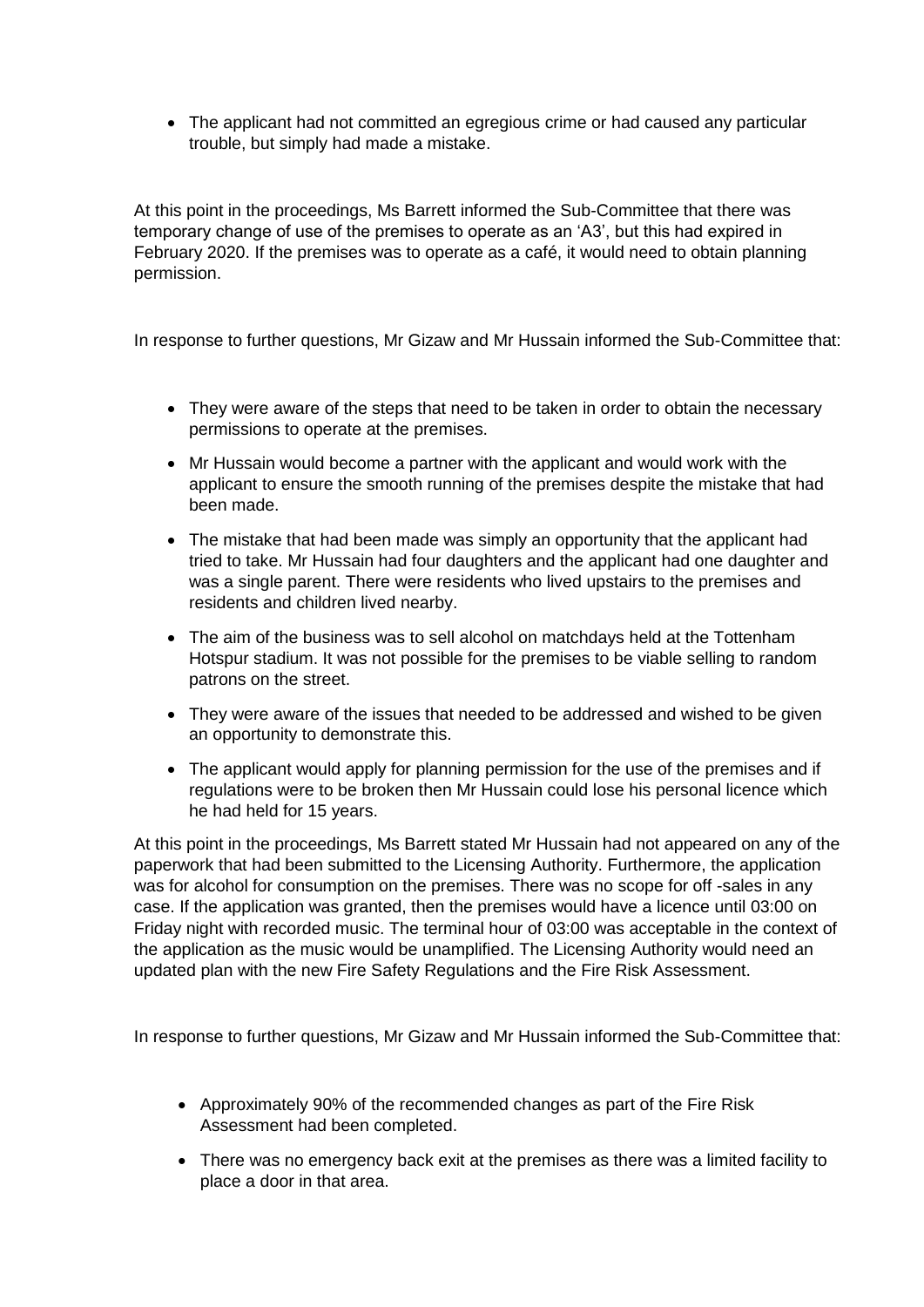• The premises would not be used as a social club or men's club. It would be used as a small restaurant akin to a café.

To summarise, Ms Shah stated that her representation still stood as all the paperwork had not been fully submitted, although the applicant had stated that he would submit the additional paperwork. The plan was not up to date as of yet and applicant had requested late hours for regulated entertainment and this would have an impact on residential properties. Until the Fire Risk Assessment and the updated plan was submitted, then her representation would still stand.

To summarise, Mr Hussain and Mr Gizaw stated that they appreciated the Sub-Committee's time and would accept a reduction of hours for licensable activity if the Sub-Committee so decided. A licence to sell alcohol was required for the business to be able to trade and the applicant was focused on sales primarily on matchdays at the Tottenham Hotspur stadium. The applicant wished to apologise for the mistake made previously at the premises.

#### **RESOLVED**

The Licensing Sub Committee carefully considered the application for a new premises licence for Channel Lounge, 775 High Road, Tottenham, London N17. In considering the application, the Committee took account of the London Borough of Haringey's Statement of Licensing Policy, the Licensing Act 2003, the Licensing Act 2003 section 182 Guidance, the report pack and the applicant's and objector's written and oral representations.

Having considered the application and heard from all the parties, the Committee resolved to refuse the application because they were not satisfied that the Crime and Disorder and Public Safety licensing objectives would be upheld by the applicant.

#### **Reasons**

The licence application was initially submitted on 20<sup>th</sup> August and the application before the Committee was dated  $7<sup>th</sup>$  September 2021. The applicant was therefore aware that he required a premises licence in order to be able to sell alcohol. Despite this, on 25<sup>th</sup> September 2021 the applicant was found by Council officers to be offering alcohol for sale, which he was asked to remove from sale. Officers returned later that evening to find that although the alcohol had been removed from display, it was still on sale and shisha smoking was taking place in an unventilated room. The applicant's explanation for that, was he saw a money making opportunity that evening and took advantage of it, having been told by his landlord that nothing would happen as a result. The applicant has accepted that this was a mistake.

In addition, the premises had been trading without the benefit of planning permission again in breach of the law. The explanation was that the landlord had said that planning permission was not required. This is indicative of the applicant's lack of ability to independently verify and understand his responsibilities and comply with his duties under other legislation which is relevant to the prevention of the crime and disorder licensing objective.